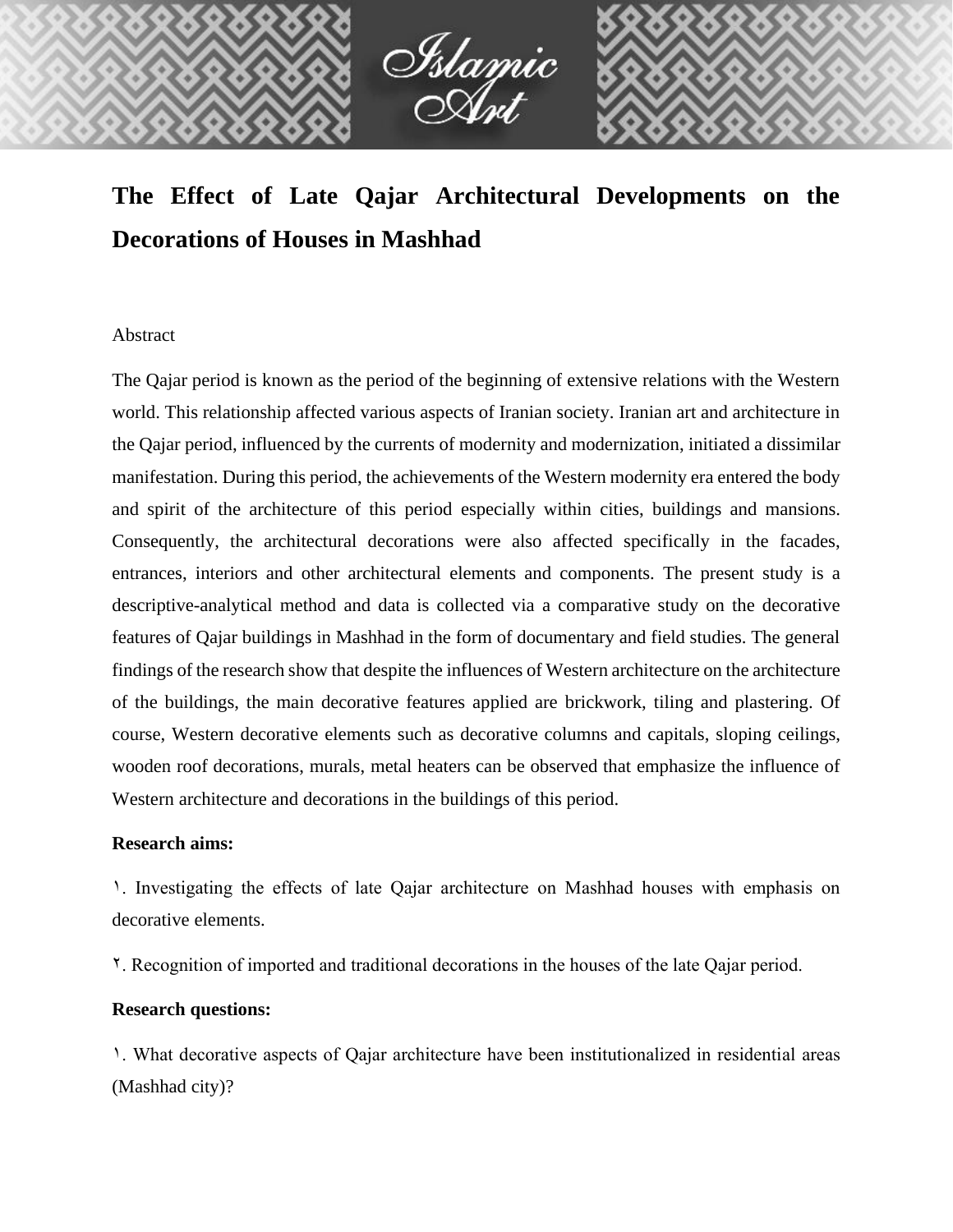2. Which Qajar decorative features continued from the preceding epoch and influenced the residential buildings of this period?

### **Introduction**

The clash of Iranian civilization with the developed western civilization in the Qajar period can be considered as the beginning of the conflict between tradition and modernity in Iran. Hence, the zero point of modernity in Iran is considered to coincide with the Qajar rule. In the meantime, the actions of modernists to harmonize Western and Iranian culture instigated the buildings of the Qajar period to be designed greatly influenced by Western architecture along with some remaining Iranian traditions. Thus, the frequent travels of kings to Europe and the West, in the field of architecture, had several results and significant effects remained. The kings and princes wanted to implement the western architectural plan in their land and asked the architects to establish such buildings. This process continued until the architectural design of the palace of the kings was directed to the urban houses and the western architectural design was seen in the city and the riddle of the kings or the western came out of its specificity and became somewhat public. One of the architectural sections that was affected was the decorations. Architectural decorations, which are seen in different forms in facades, entrances, interior spaces, and as an indicator of architectural elements and components, find their identity and value, like architecture itself, in the path of its aesthetic evolution. During the Qajar period, Iranian art developed significantly due to its connection with the West, and many artists traveled to Europe and Western countries during this period. In fact, following the innovations and changes resulting from the modernization, the local architects also accepted the new taste to some extent and included it in their works. During this period, the architecture of residential buildings reached a certain level of design and execution. The houses were designed according to the principles and norms that governed the society of the time, and in the construction, discretion, which was one of the most important principles in Iranian culture, was observed. During this period, the design of the house was such that the home spaces met the inherent and natural needs of the family and the communication and layout was designed in accordance with the culture of the Iranian family. During the Qajar period, the construction of residential buildings varied according to the class status of the people. It should also be added that several factors shaped the body of the house, among which the culture, life and structure of families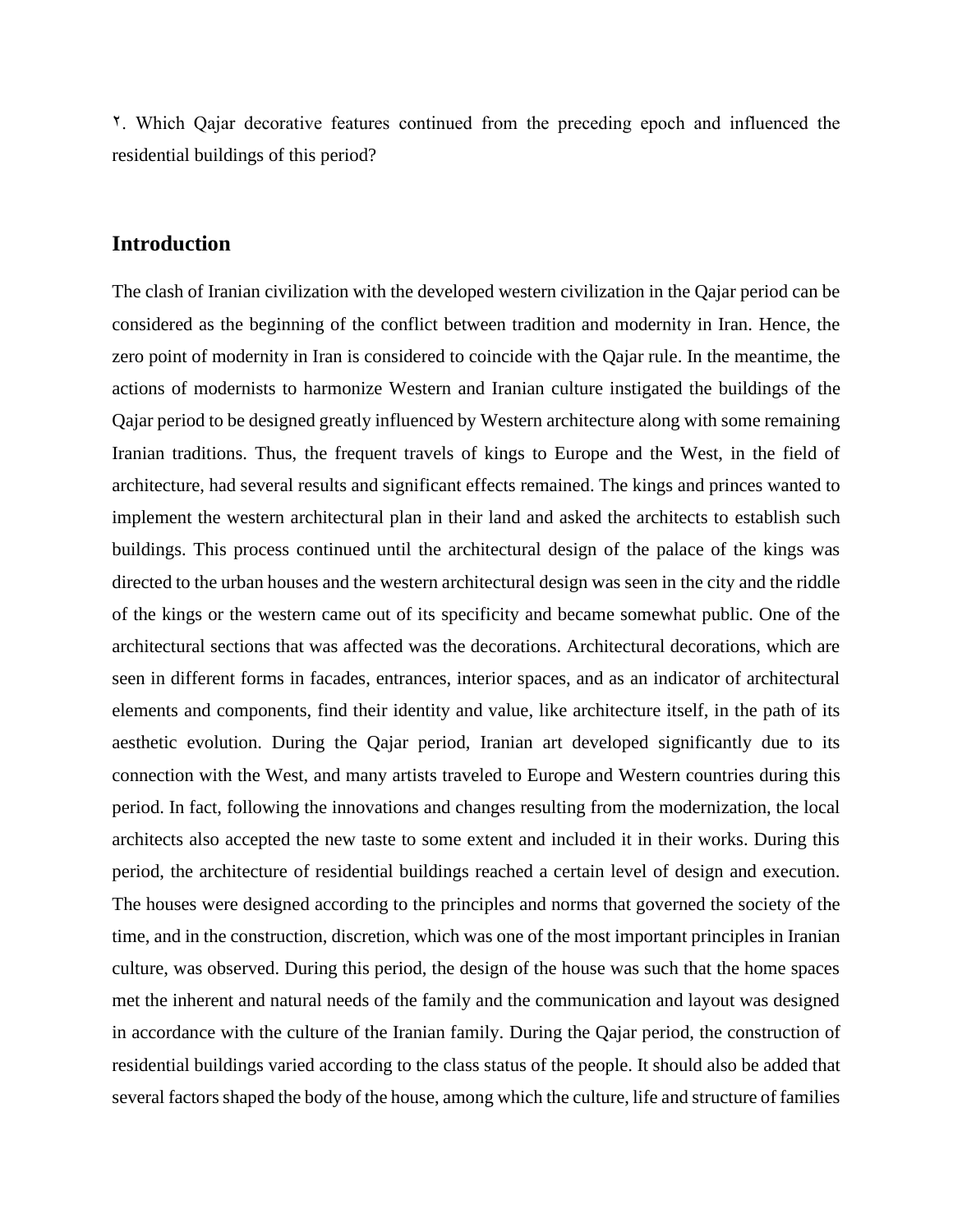can be mentioned. In the architecture of the Qajar period, as in preceding periods, decorations were considered as one of the main components and all houses, especially those of nobles and aristocrats, were decorated and ornamented significantly. Hence, this is the main debate of this paper as the Qajar period can be considered as the era of innovation and developments in the field of art and architecture.

Regarding the background of the present study, it should be said that no independent work with this title has been written so far, however, some works have been written about the architecture of the Qajar period. Dealing with housing in Iran beholds a long history. In this way, Kourosh Momeni et al.  $(7 \cdot 1)$  labels the Qajar period as the period of "house-building architecture" or the "architecture of residential houses", so that in his research entitled: "Study of the decoration of Qajar houses in Qom (house Shakeri) " he attempts to study the components and features of Qajar period house decorations in one of the landmarks of Qom." Sichani and Memarian  $(7 \cdot 1 \cdot)$ , in a study entitled "Typology of Qajar houses in Isfahan" state that because the largest number of historical houses in Isfahan are related to the Qajar era, he focuses on the city of Isfahan as a case study by using the combined research method; in his research, the results were obtained in a way that Isfahan houses with semi-warm and dry climate architectural characteristics, are mainly introverted and based on the characteristics of architectural space, structures and decorations into three groups and in each classification, the specific characteristics of that classification are mentioned. Also in another study entitled "Typology of historical houses of the old texture of Mashhad, from the early Qajar to the late Pahlavi I" written by Morteza Farahbakhsh et al.  $(1 \cdot 1 \vee)$ . After the introduction of Mashhad, the history and typology of the building with the use of combined research method refer to the introduction of houses in this period and evaluates the effective and significant factors in this building. In the article Nazila Nazarboland  $(1 \cdot 1 \cdot 7)$ , entitled "Modernity in the decoration of Qajar houses in Shiraz", the author examines and compares the decorative aspects of Shiraz houses in the form of tables regarding the traditional Iranian architectural aspects from imported funds and concludes that buildings follow a combined style of decoration as they apply both Iranian and Western decorations.

This research is a practical-case study in terms of purpose and follows a descriptive-analytical methodology; moreover, it is a comparative study between the characteristics of the Qajar period with the buildings of the late Qajar period in Mashhad. In other words, the identified features of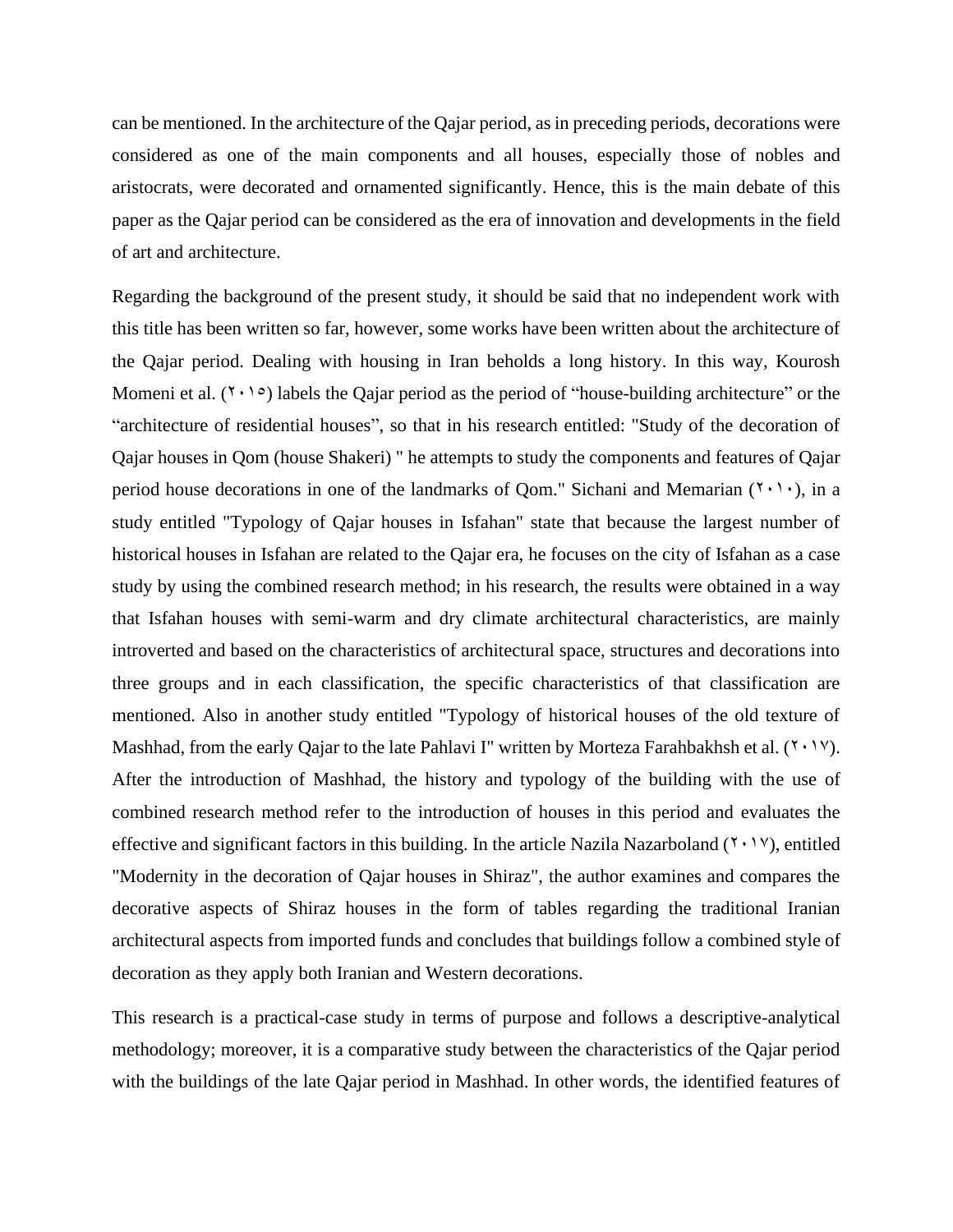the Qajar period with the field intuitive aspects of the late Qajar buildings are compared and analyzed. The method of data collection and information is in the form of two main methods of documentary studies (library) and field studies, including objective observation and photography.

## **Conclusion**

Numerous factors shape the body of the house; among which we can mention the decorations. In the architecture of Qajar period, alike pre-decoration periods, it was considered as one of the main components of houses and all the houses, especially those of nobles and aristocrats, were decorated. Decoration has been of great importance to the architect. The Qajar period can be considered as the era of innovation and alternations in the field of art and architecture. During this period, important and fundamental events took place that had an effective and special role on the content of the decorations of Qajar period buildings. Although traditional materials were still applied in the decorations of the building, European ornamental features can also be observed. Of course, according to the location of Mashhad and the study of houses, it can be acknowledged that Qajar architecture including decoration of tiles, bricks, plastering and wooden arrays continued the earlier period, nonetheless, in the late period, the influence of some architectural elements in its decorations is evident, so that with a case study of several Qajar houses, it can be pointed out that in addition to seven-color tiles and mosaics, brickwork and plastering, which is a continuation of the Safavid era, wooden and metal decorative elements on the roof and body of the building, sometimes sculpture, stained glass, plaster with richly decorated patterns, brick columns with decorative capitals, a centaur above the window and occasionally a pool house, a long porch and the stairs as a decorative element on both sides of the main axis and he windbreak and painting on the wall of the building, manifested in the Qajar era.

#### **Resources:**

Almusaed, A.  $(Y \cdot Y)$ . Biophilic and Bioclimatic Architecture. UK: Springer- Verlag.

Babaei, Mohammad Reza  $(1 \cdot \cdot)$ . "Modernity and Modernism", Shamim Yas Magazine, No.  $\cdot$ . [In Persian]

Bani Massoud, Amir.  $(1 \cdot 1)$ . Contemporary Iranian Architecture: In the Struggle between Tradition and Modernity, Fifth Edition. Tehran: Publishing the Architectural Art of the Century. [In Persian]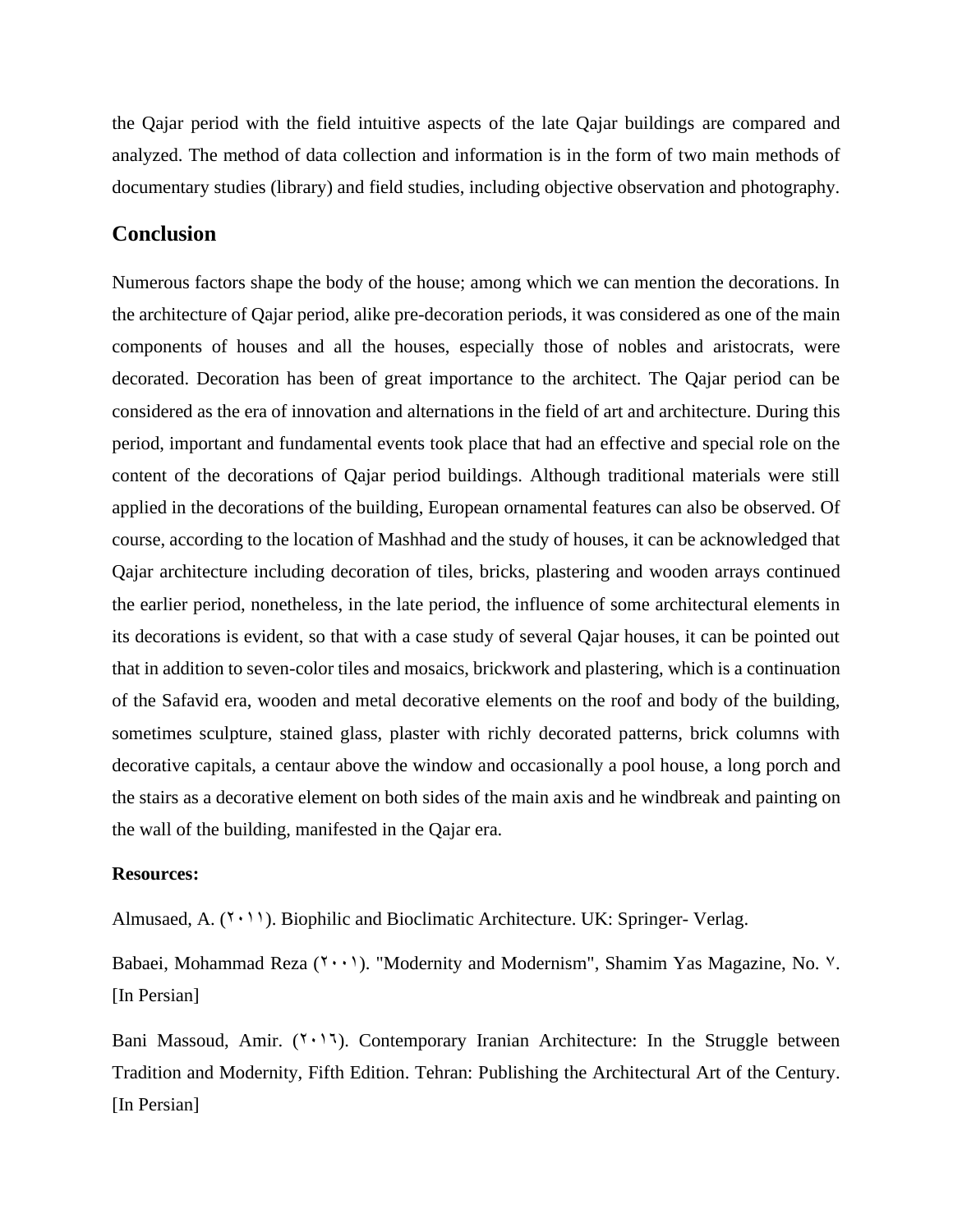Farahbakhsh, Mortezagh Hanachi, Pirooz and Ghanaie, Masoumeh.  $(1 \cdot 1 \vee)$ . "Typology of historical houses of the old texture of Mashhad, from the early Qajar to the late Pahlavi I", Iranian Architecture Quarterly (Iranian Architectural Studies), No. 11, pp. 111-97. [In Persian]

Ghasemi Sichani, Maryam.  $(2 \cdot) \cdot$ ). "Gholam Hossein Architects, Typology of the House in the Qajar Period in Isfahan", Identity City Magazine, No.  $\vee$ , pp.  $\< \< \> \>$ . [In Persian]

Ghasemi Sichani, Maryam.  $(Y \cdot \cdot \wedge)$ . "Recognition of a part of Iranian architectural identity through typological analysis of Isfahan houses in the Qajar period", PhD thesis, Azad University, Science and Research Branch. [In Persian]

Ghobadian, Vahid.  $(Y \cdot Y)$ . Stylistics in Theoretical Foundations in Contemporary Iranian Architecture, Tehran: Architect Science Publishing. [In Persian]

Giddens, Anthony.  $(1 \cdot \cdot \cdot)$ . Abandoned world: discourses on global integration, Translated by A. Saidi, Yusuf Haji Abdul Wahab, Tehran: Science and Literature.

Khatami, Mahmoud  $(7 \cdot \cdot \circ)$ . "Modernity and Religious Studies, Qom University Scientific Quarterly", No.  $\lambda$ , pp.  $\lambda \lambda - \lambda$ . [In Persian]

Kiani, Mustafa ( $\cdots$ ). Architecture of the First Pahlavi Period: Transformation of Ideas, Origin and Formation of Architecture of the Twenty-Year Period of Contemporary Iran, Tehran: Institute of Contemporary Iranian History Studies. [In Persian]

Jalili, Touraj; Akbari, Soroush.  $(1 \cdot 1)$ . "Study of the evolution of residential plans from the Qajar period to the second Pahlavi", the first annual conference on research in architecture, urban planning and urban planning. [In Persian]

Mirmiran, Hadi.  $(Y \cdot \vartheta)$ . "A Look at the Architecture of the Qajar Period: The Prosperity of Construction and Payment", Architect Magazine, No.  $\lambda$ , pp.  $\lambda$ . [In Persian]

Momeni, Cyrus; Attarian Kourosh and Ghadrdan Gharamaleki, Reza.  $(7 \cdot 1)$ . "A Study of the Decorations of Qajar Houses in Qom (Case Study: Shakeri House in Qom)", Journal of Islamic Art Painting, No.  $\vee$  and  $\wedge$ , pp. 127-17 $\wedge$ . [In Persian]

Mohammadzadeh, Rahmat.  $(2 \cdot 1)$  "Study of the effects of Western modernity on Iranian urban planning", Sefeh Magazine, <sup>19</sup>-9<sup>2</sup> [In Persian]